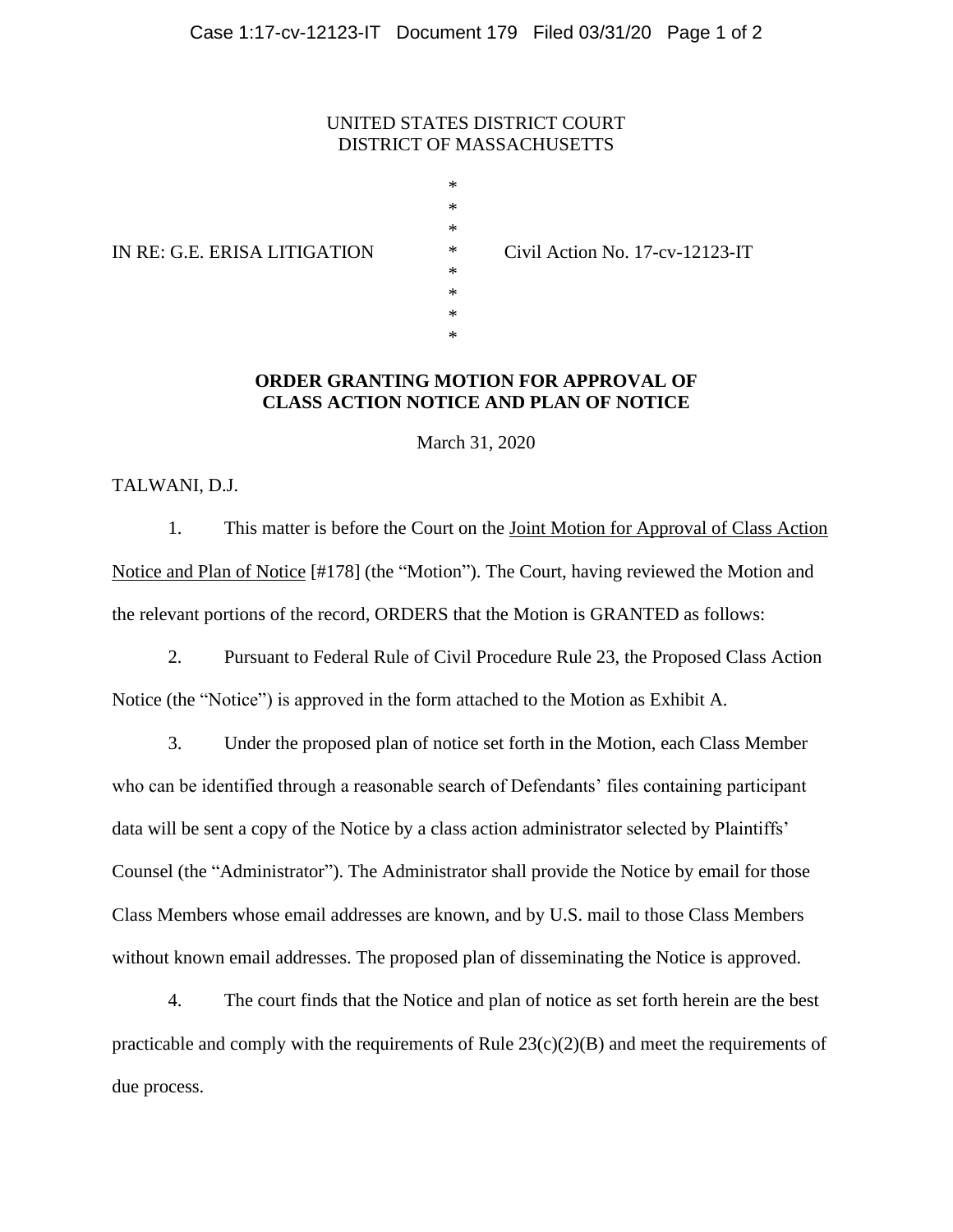#### Case 1:17-cv-12123-IT Document 179 Filed 03/31/20 Page 2 of 2

5. Within 21 calendar days of the date of this Order, Defendants shall provide Class Member address and e-mail data and holdings in the Plan's investments to the Administrator. The Administrator shall treat this information as confidential, and such information shall be used solely for the purposes of this litigation.

6. Class Counsel, by the Administrator, shall send the Notice, in a form substantially similar to the one attached to the Motion, to Class Members identified by Defendants within 21 calendar days after receipt of Class Member data from Defendants.

IT IS SO ORDERED.

Date: March 31, 2020 /s/ Indira Talwani

United States District Judge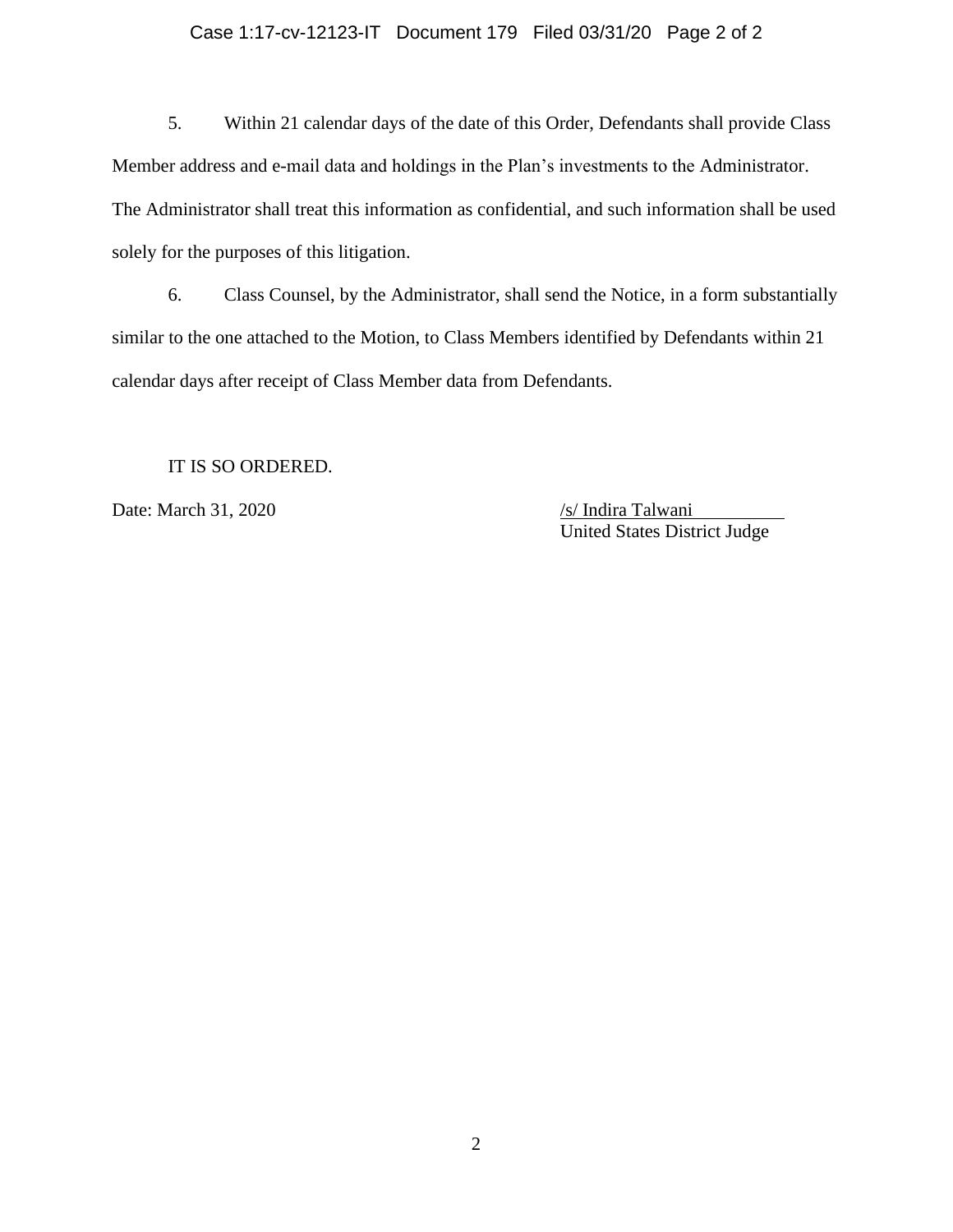#### UNITED STATES DISTRICT COURT

### DISTRICT OF MASSACHUSETTS

In re GE ERISA LITIGATION This Document Relates To: ALL ACTIONS. ) ) ) ) ) )

) Master File No. 1:17-cv-12123-IT

#### CLASS ACTION

### **NOTICE OF CLASS ACTION AGAINST GENERAL ELECTRIC AND RELATED PARTIES**

If you were a participant in the General Electric 401(k) Plan, a/k/a the GE Retirement Savings Plan, and its predecessor the GE Savings and Security Program (together the "Plan") who was invested in one or more of the GE Funds (as defined below) at any time since September 26, 2011, you are a member of a certified class.

*A federal court authorized this Notice. It is not a solicitation from a lawyer. You are not being sued. However, your legal rights may be affected by the class action lawsuit discussed in this Notice. Please read this notice carefully.*

 A class action lawsuit is pending in the United States District Court for the District of Massachusetts ("the Court") against General Electric Company ("GE"), GE Asset Management, the Benefit Plan Investment Committee, the Fund Trustees, and unknown "Doe Defendants" ("Defendants" or "GE"). The lawsuit alleges that Defendants breached their fiduciary duties and engaged in prohibited transactions under the Employee Retirement Income Security Act of 1974, as amended, 29 U.S.C. §1001, et seq. (ERISA). Defendants deny any wrongdoing, and assert that the Plan has always been managed appropriately and in the interests of the Class.

 The Court decided that this lawsuit should proceed as a class action on behalf of a "Class" that could include you. The Class consists of any participant in the Plan who was invested through the Plan in one or more of the GE Funds (as defined below) at any time since September 26, 2011 ("Class"). The "GE Funds" are:

GE Institutional Strategic Investment Fund, a/k/a SSGA Strategic Fund;

1 **Questions? Please visit www.\_\_\_\_\_\_\_\_\_\_\_\_\_\_\_\_\_\_\_\_\_.com.**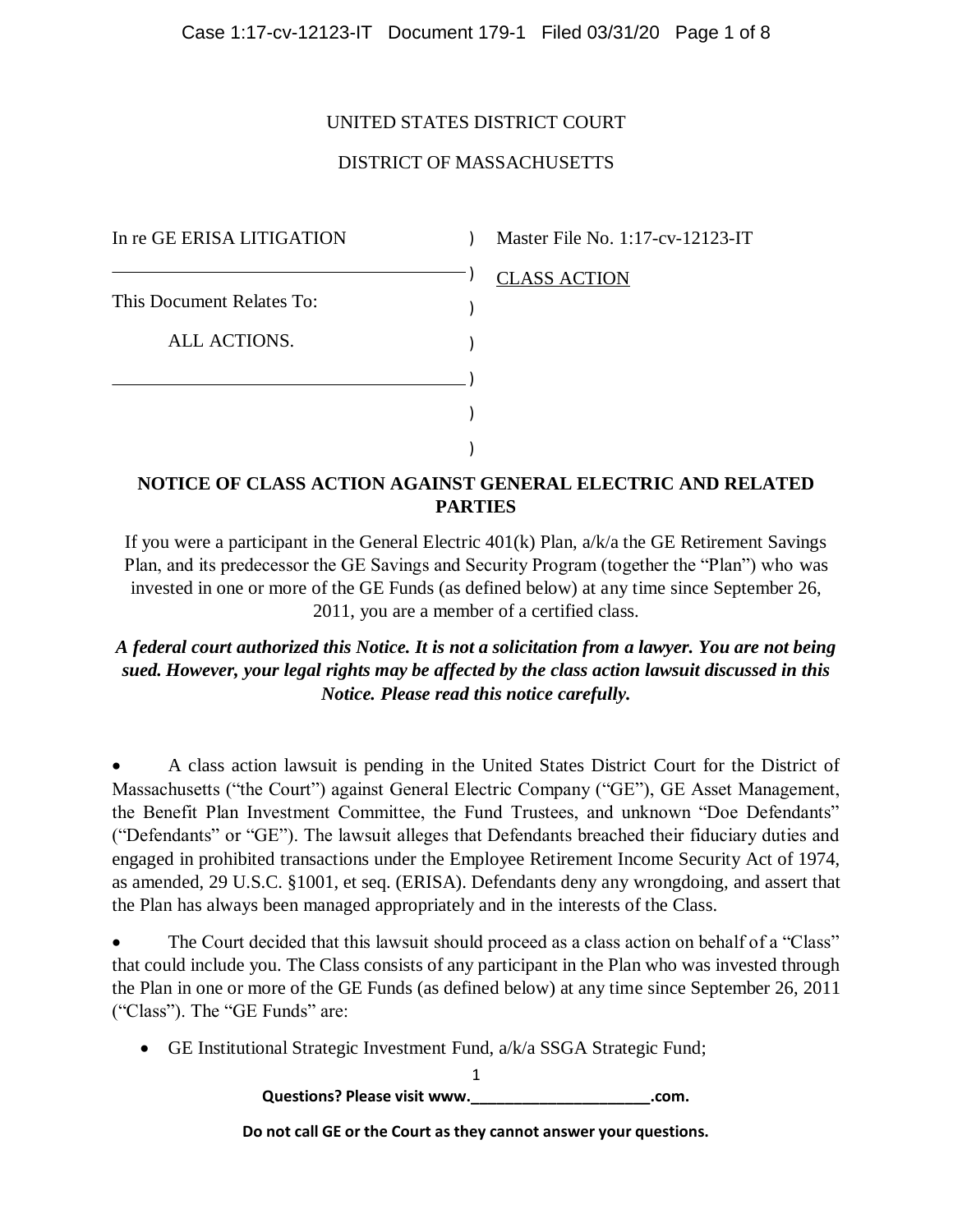- GE Institutional Small Cap Equity Fund, a/k/a SSGA Small Cap Equity Fund;
- GE Institutional International Equity Fund, a/k/a SSGA International Fund;
- GE RSP Income Fund; and
- GE RSP U.S. Equity Fund

You do not need to take any action at this time. There has not been a recovery on behalf of the Class. This Notice is only to inform you that you may be part of the Class. The Court certified the Class under 23(b)(1) of the Federal Rules of Civil Procedure, a "mandatory" class action under which class members cannot "opt out," that is, exclude themselves as members of the class.

 As a Class Member, you may share in any future recovery resulting from a favorable judgment or by settlement of this Class Action, but you will give up your rights to sue the Defendants in a separate lawsuit for the claims made, or which could have been made in this Class Action. If Plaintiffs and GE reach a settlement in the future, that settlement must be approved by the Court. Before the court acts on any proposed settlement, you and other Class members will be given notice of the terms of the settlement, and will have the opportunity to comment on or object to the settlement.

# **BASIC INFORMATION**

# **1. Why Did I Receive This Notice?**

Records indicate that you are currently or may have been a participant, or the beneficiary of a participant, in the Plan, and invested in one or more of the GE Funds through the Plan at any time since September 26, 2011.

This Notice explains that the Court has allowed the case to proceed as a class action lawsuit. The Honorable Indira Talwani of the United States District Court for the District of Massachusetts is the Federal Judge overseeing this class action. As a Class Member, your rights may be affected by this case.

## **2. What is the Class Action about?**

In this Class Action, the Plaintiffs named in the Second Consolidated Complaint have been appointed by the Court as "Class Representatives," who are to act on behalf the Class Members. Plaintiffs claim that Defendants are plan fiduciaries and failed to fulfill their fiduciary duties by offering as Plan investments the poorly performing GE Funds, and did so not in the best interests of the Class members, but to benefit GE. Specifically, Plaintiffs allege that GE failed to monitor the Plan's investment options and remove poorly performing options that were managed and

> $\mathfrak{D}$ **Questions? Please visit www.\_\_\_\_\_\_\_\_\_\_\_\_\_\_\_\_\_\_\_\_\_.com.**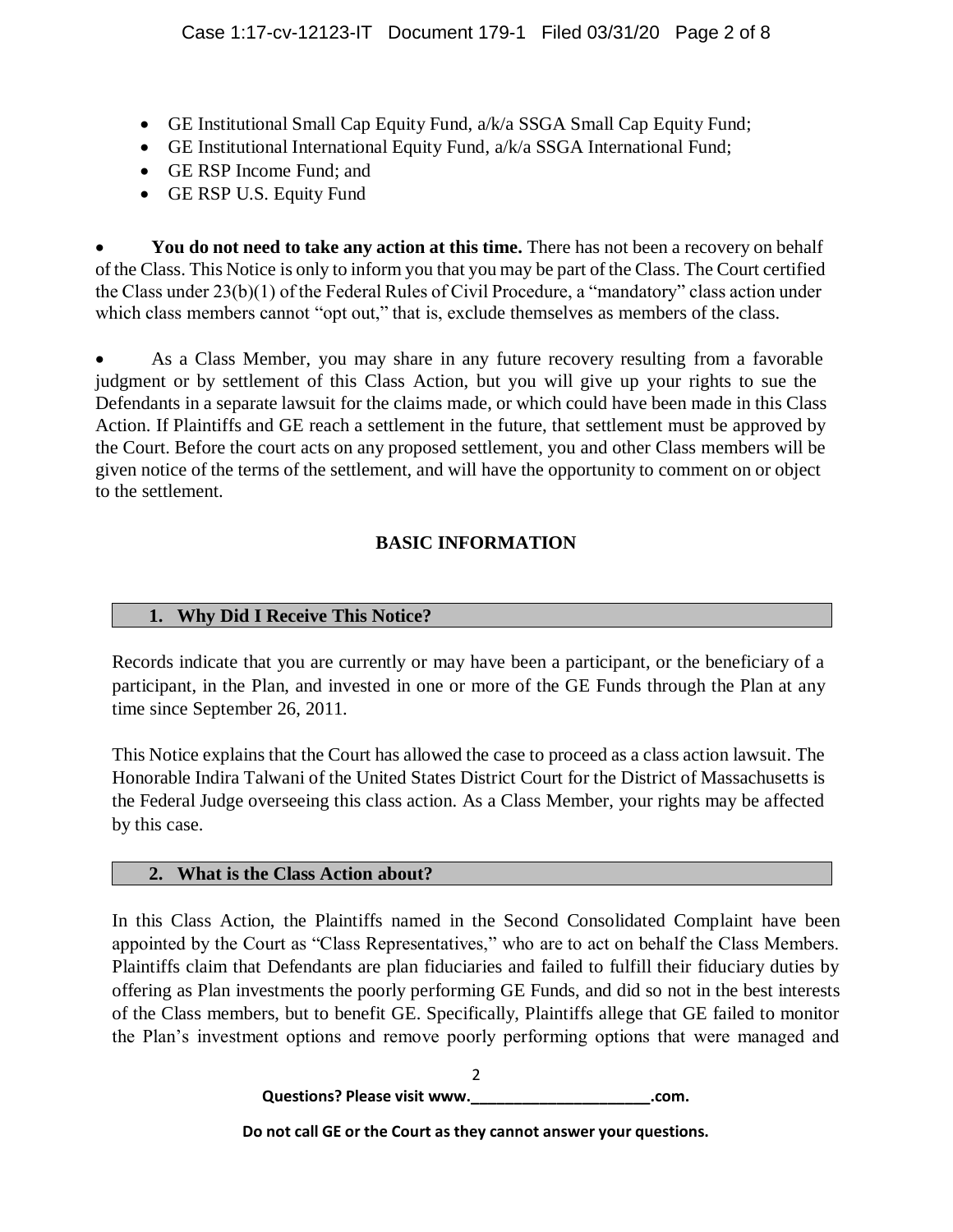sponsored by GE's wholly-owned subsidiary, GE Asset Management ("GEAM"). In that regard, Plaintiffs allege that Defendants, as fiduciaries of the Plan, breached their duties of loyalty and prudence in violation of sections  $404(a)(1)(A)$  and  $(B)$  of ERISA, and engaged in prohibited transactions in violation of section 406 of ERISA. Defendants deny all claims and assert that they have always acted in the best interests of participants and beneficiaries when discharging their obligations with respect to the Plan, including as to the GE Funds. Defendants contend that they provided you and other Plan participants with high quality investment options from which you could select for your retirement savings, and that they appropriately monitored those investments. Defendants maintain that they neither engaged in prohibited transactions, nor breached their fiduciary duties under ERISA.

### **3. What is a class action lawsuit?**

In a class action lawsuit, one or more people called "Plaintiffs" (in this case Kristi Haskins, Laura Scully, Jeff Janak, John Slatner, Chip Knight, Maria LaTorre, Robyn Berger, Brain Sullivan, Frank Magliocca, and Melinda Stubblefield) sue as "Class Representatives" on behalf of themselves and other people who have similar claims. The Plaintiffs and the individuals on whose behalf they have sued are "Class Members," who together constitute a "Class." The entities and persons the Plaintiffs sued—GE, GE Asset Management, the Benefit Plan Investment Committee, the Fund Trustees and Does—are called the Defendants. One court resolves the claims for all Class Members and Defendants.

# **THE CLAIMS IN THE LAWSUIT**

# **4. Who is involved in the Class Action?**

The Class is defined as:

All participants in the GE Retirement Savings Plan (f/k/a the General Electric Savings and Security Program) (the "Plan"), from September 26, 2011 to the date of Judgment (the "Class Period"), who were invested in one or more of the "GE Funds" – *i.e.*, the GE Institutional Strategic Investment Fund; the GE Institutional Small Cap Equity Fund; the GE Institutional International Equity Fund; the GE RSP U.S. Equity Fund; and the GE RSP Income Fund.

Excluded from the Class are (a) any individuals named as defendants in the Second Consolidated Amended Complaint, as modified by the October 4, 2018 Notice of Dismissal Without Prejudice of Certain Individual Defendants and the December 13, 2019 Stipulation of Dismissal With Prejudice Of Certain Individual Defendants, (b) any fiduciaries of the Plan, (c) the officers and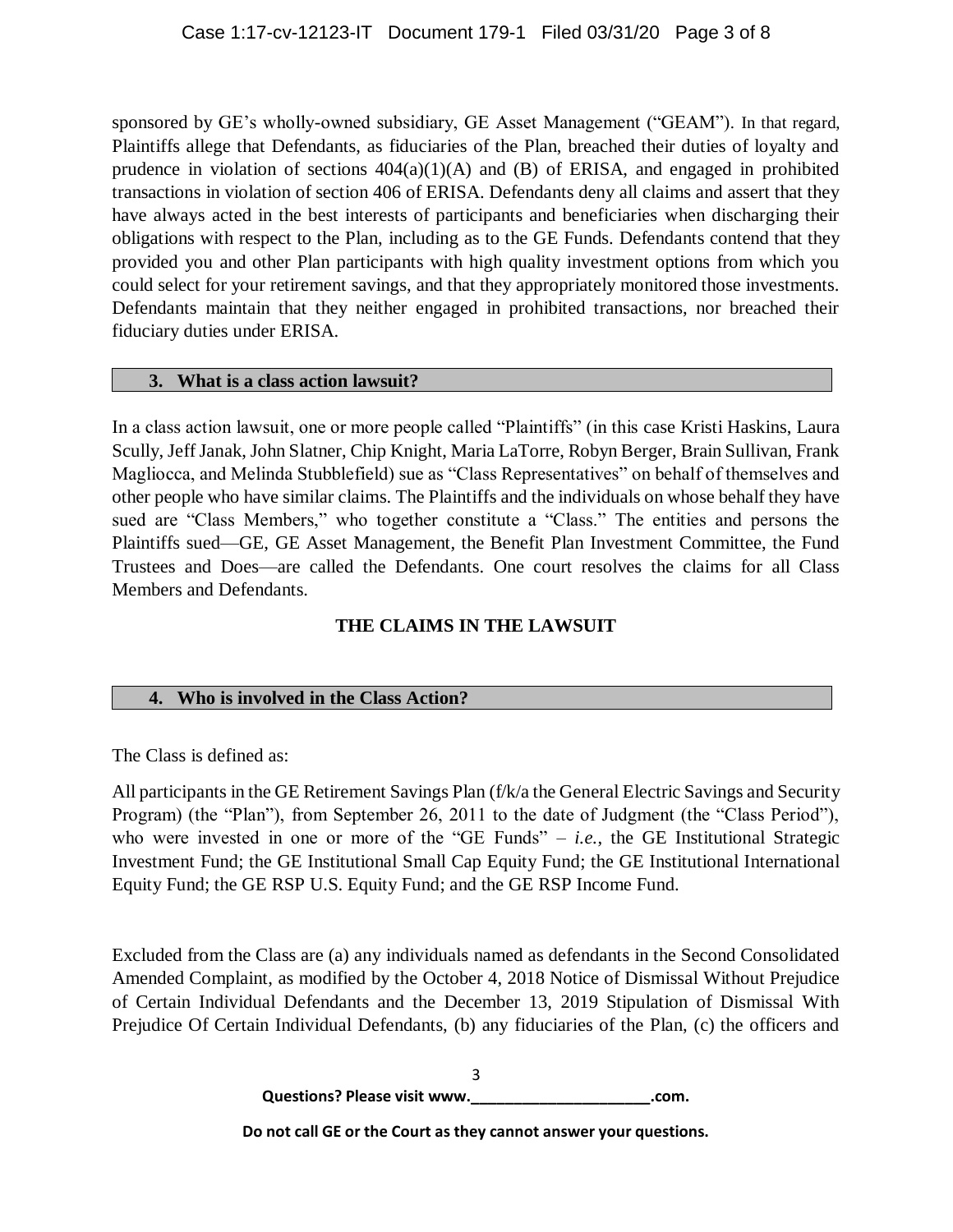directors of GE and GEAM during the Class Period, and members of their immediate families, as well as the heirs, successors, assigns, or legal representatives of any such excluded party.

#### **5. What is the current status of the Class Action?**

Plaintiffs and Defendants are currently involved in fact discovery (exchanging relevant information about the case), which is to be completed on or before December 18, 2020. Expert discovery shall commence on January 15, 2021 and continue until August 2, 2021. The dates are subject to change. The Court has not yet set a trial date.

### **6. What are the Class Representatives asking for?**

The Class Representatives are seeking to recover all losses resulting from the Defendants' alleged breaches of fiduciary duty and other ERISA violations and recover on behalf of the Plan and Class Members any potential losses they sustained as well any profits made by the Defendants, or by the persons and/or entities who knowingly participated in the Defendants' allegedly wrongful actions. In addition, Plaintiffs seek such other equitable or remedial relief as the Court may deem appropriate as well as their reasonable attorneys' fees, costs and expenses. An award of attorneys' fees, costs and expenses may reduce the net recovery of the Class.

## **7. Is there any money available now?**

No money or benefits are available now because the Court has not yet decided whether the Defendants did anything wrong, and the parties have not settled the case. There is no guarantee that money or benefits ever will be obtained. If there is a recovery, you will receive another notice telling you about your rights in connection with the recovery.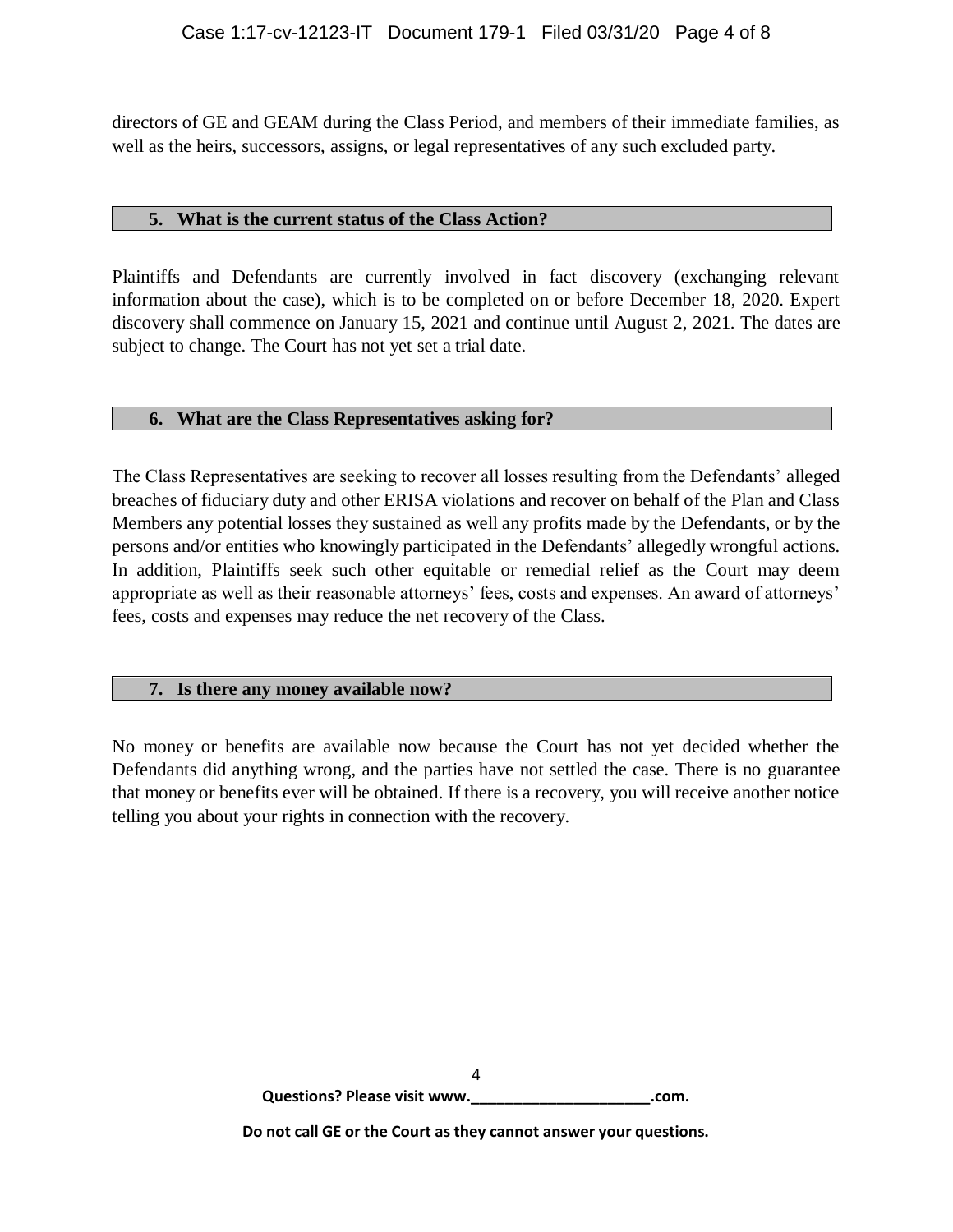# **WHO IS IN THE CLASS**

### **8. Am I a Member of the Class?**

You are a member of the Class if you were a participant in the Plan who invested in one or more of the GE Funds through the Plan at any time since September 26, 2011. Please refer to Question 4 above for the precise legal definition of the Class.

You have received this Notice because the Plan's records reflect that you fit the definition outlined above, and therefore you are likely a Class Member in this Class Action. You don't have to do anything to be a member of the Class.

### **9. Can I opt out of the Class and proceed with individual claims?**

No. In some class actions, class members have the opportunity to exclude themselves from the action. However, this Class has been certified under Federal Rule of Civil Procedure 23(b)(l), which does not allow you to exclude yourself as a member of the Class. If the Class Representatives obtain money or benefits, either as a result of a trial or a settlement, you will be notified about how that would be distributed, including whether you would need to apply for a share. Regardless of whether the Plaintiffs win or lose the trial, you will not be able to sue, or continue to sue the Defendants—as part of any other lawsuit—about the same legal claims that are the subject of this lawsuit, or any claims that could have been brought. You will also be legally bound by all rulings of the Court, any judgments the Court makes, and any courtapproved settlement of any of the claims in this Class Action. Although you may not opt out of the Class, you have the right to file objections with the Court to the terms of any resolution of this matter including a proposed settlement if that occurs in the future.

#### **10. Are you still not sure if you're included?**

If you are still not sure whether you are included in the Class, you can get free help by contacting the lawyers in this case at the phone numbers or addresses listed in response to question 11.

> 5 **Questions? Please visit www.\_\_\_\_\_\_\_\_\_\_\_\_\_\_\_\_\_\_\_\_\_.com.**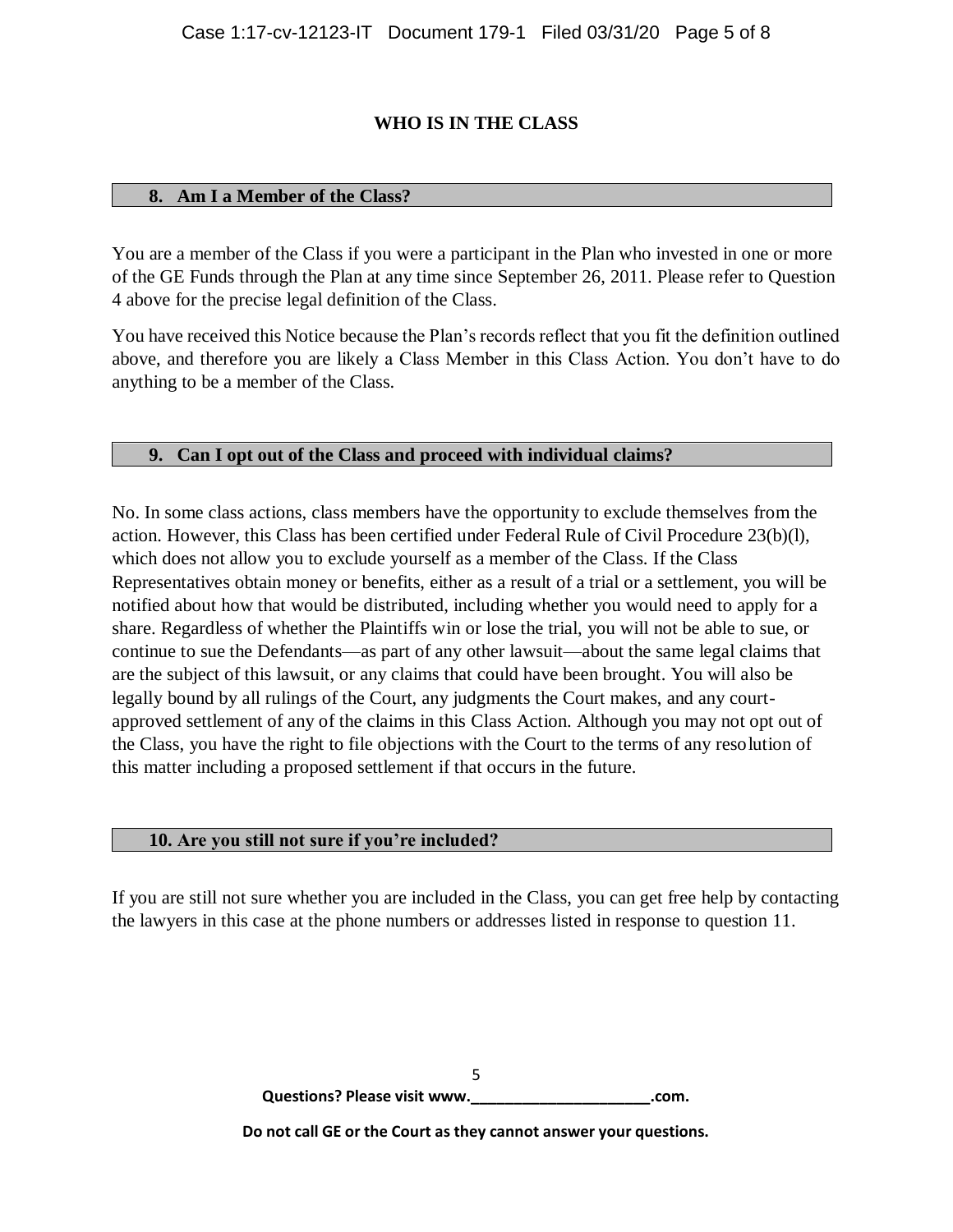## **THE LAWYERS REPRESENTING YOU**

## **11. As a Class Member, do I have a lawyer representing my interests in this Class Action?**

Yes. The Court has appointed lawyers to represent you and other Class Members. These lawyers are called Class Counsel. The following lawyers are representing the Class:

Evan J. Kaufman ROBBINS GELLER RUDMAN & DOWD LLP 58 South Service Road, Suite 200 Melville, NY 11747 Telephone: 631/367-7100 [ekaufman@rgrdlaw.com](mailto:ekaufman@rgrdlaw.com)

Orin Kurtz GARDY & NOTIS, LLP Tower 56 126 East 56th Street, 8th Floor New York, NY 10022 Telephone: 212/905-0509 [okurtz@gardylaw.com](mailto:okurtz@gardylaw.com)

Lee Squitieri SQUITIERI & FEARON, LLP 32 East 57th Street, 12th Floor New York, NY 10022 Telephone: 212/421-6492 [lee@sfclasslaw.com](mailto:lee@sfclasslaw.com)

Charles H. Field SANFORD HEISLER SHARP LLP 655 West Broadway, Suite 1700 San Diego, CA 92101 Telephone: 619/577-4252 [cfield@sanfordheisler.com](mailto:cfield@sanfordheisler.com)

# **12. How will the lawyers be compensated, and will the Class Representatives receive compensation?**

Class Counsel has pursued this action on a fully contingent basis and has agreed to advance all costs and expenses on behalf of Plaintiffs and the Class. If a recovery is obtained for the Class, Class Counsel will request from the Court an award for attorneys' fees, costs and expenses. Class Counsel may also ask the Court to approve reasonable incentive awards for the Class Representatives. If approved, these fees and expenses and incentive awards will either be paid from the recovery obtained for the Class or separately by the Defendants. An award of attorneys' fees, costs and expenses, or incentive awards for the Class Representatives, may reduce the net recovery of the Class. You do not have to pay any out-of-pocket fees, costs or expenses to Class Counsel.